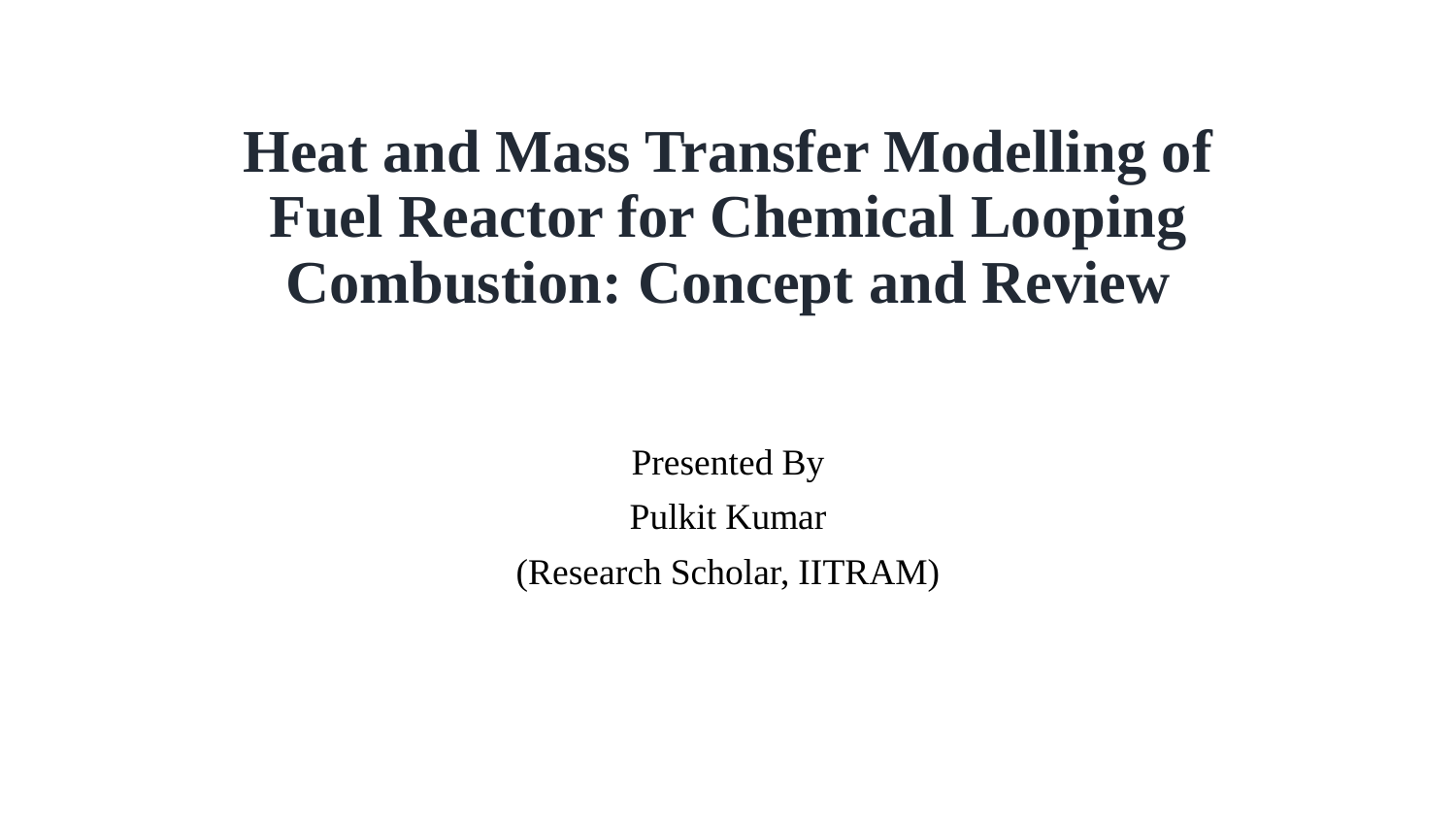#### **Outline for the Presentation**

- What is Chemical Looping Combustion and its importance in Carbon Capture and Utilization
- Importance of Oxygen Carrier in CLC
- CFD modelling of fuel reactor in CLC
- Review of some research work in CFD modelling of fuel Reactors
- Research opportunities in this field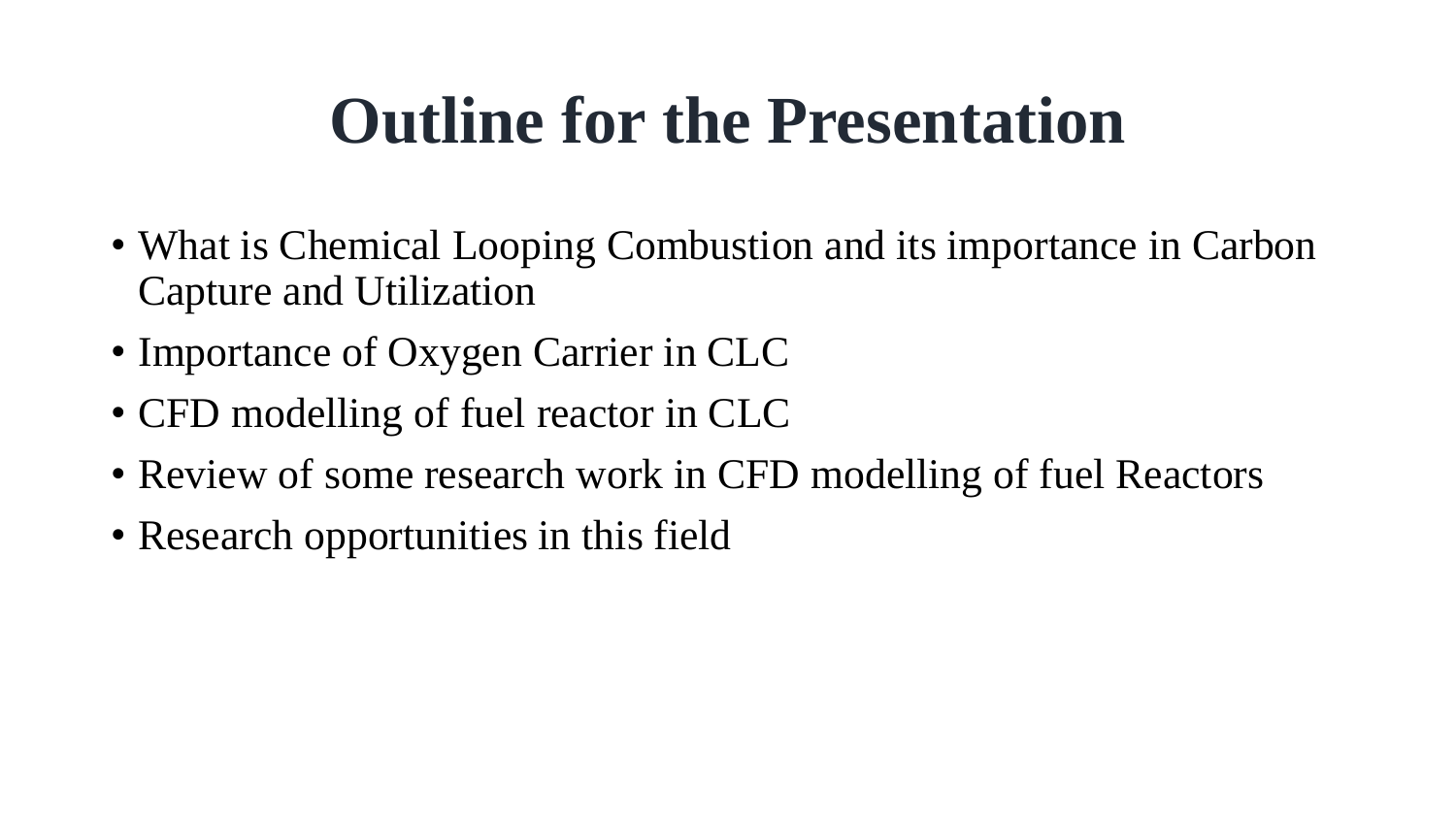## **Chemical looping combustion**

Chemical looping combustion (CLC) has emerged as one of the most promising technologies for low-cost CO2 capture technologies for solid fuels. CLC provides the possibility of CO2 capture without the requirement of an air separation unit or an absorption process.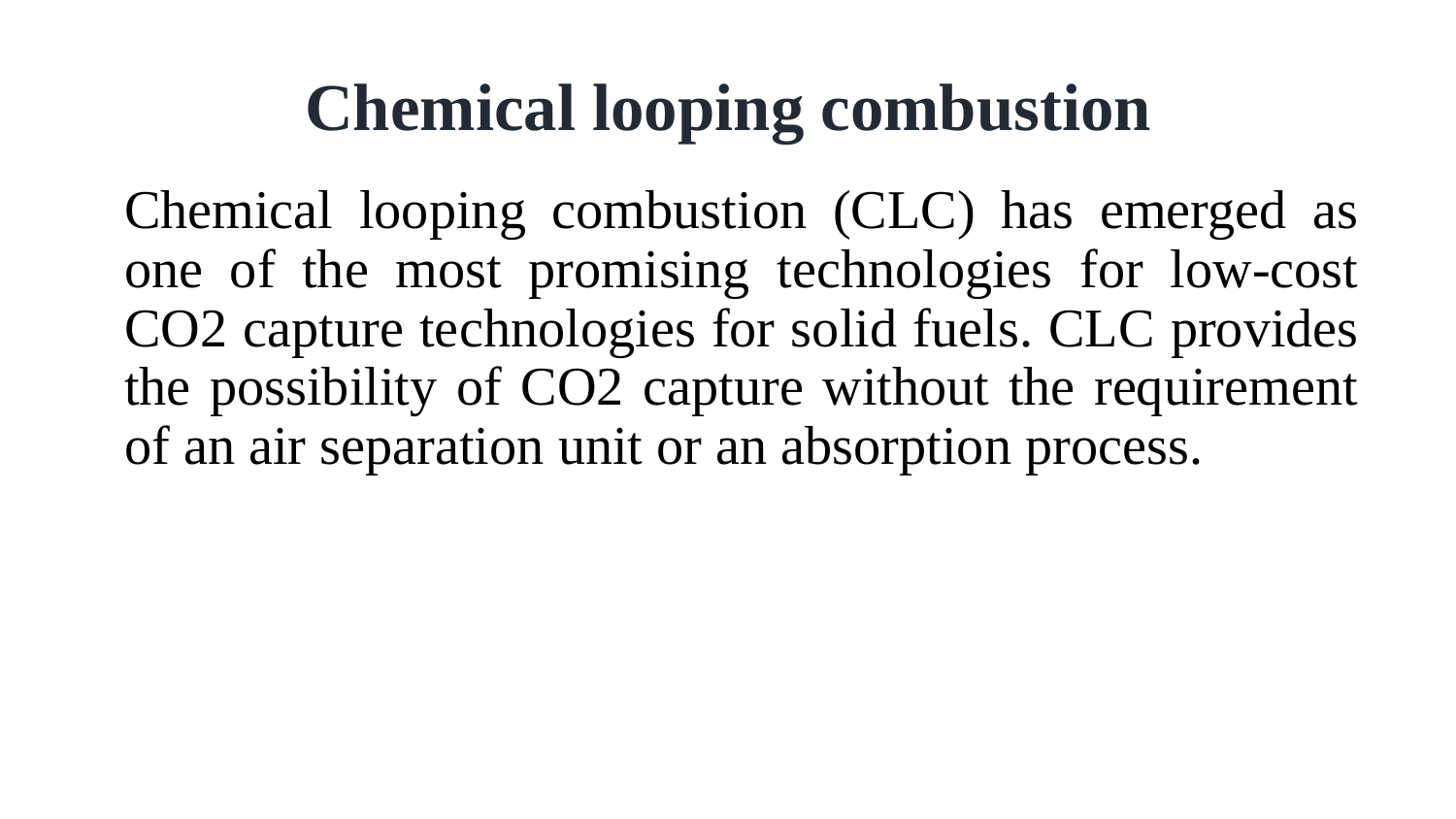#### **What is Chemical Looping and does it work?**

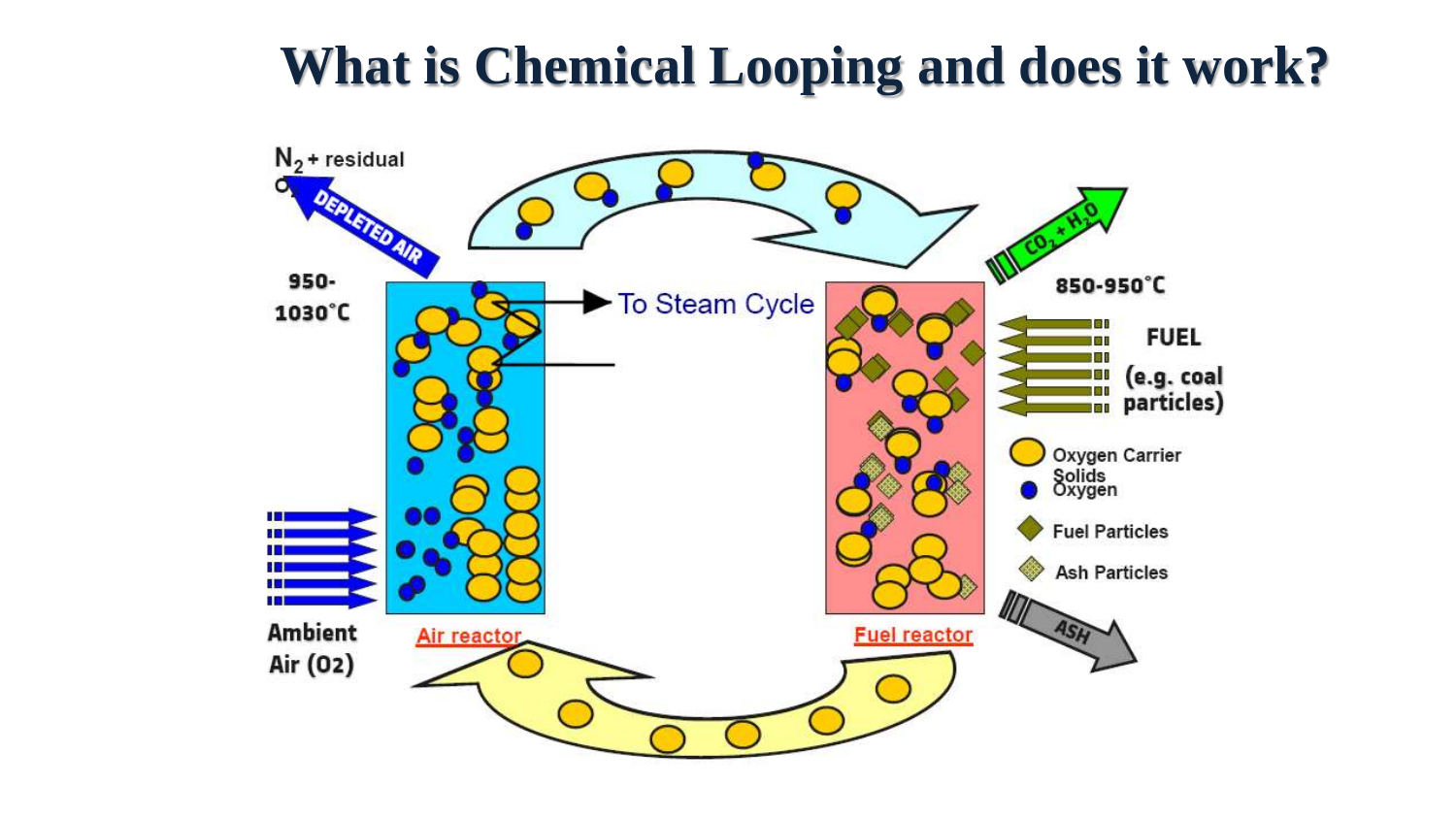## **Chemical Looping features**

- Up to 100% CO2 capture efficiency,
- Highly concentrated stream of CO2 ready for sequestration,
- No NO<sub>x</sub> emissions,
- No costs or energy penalties for gas separation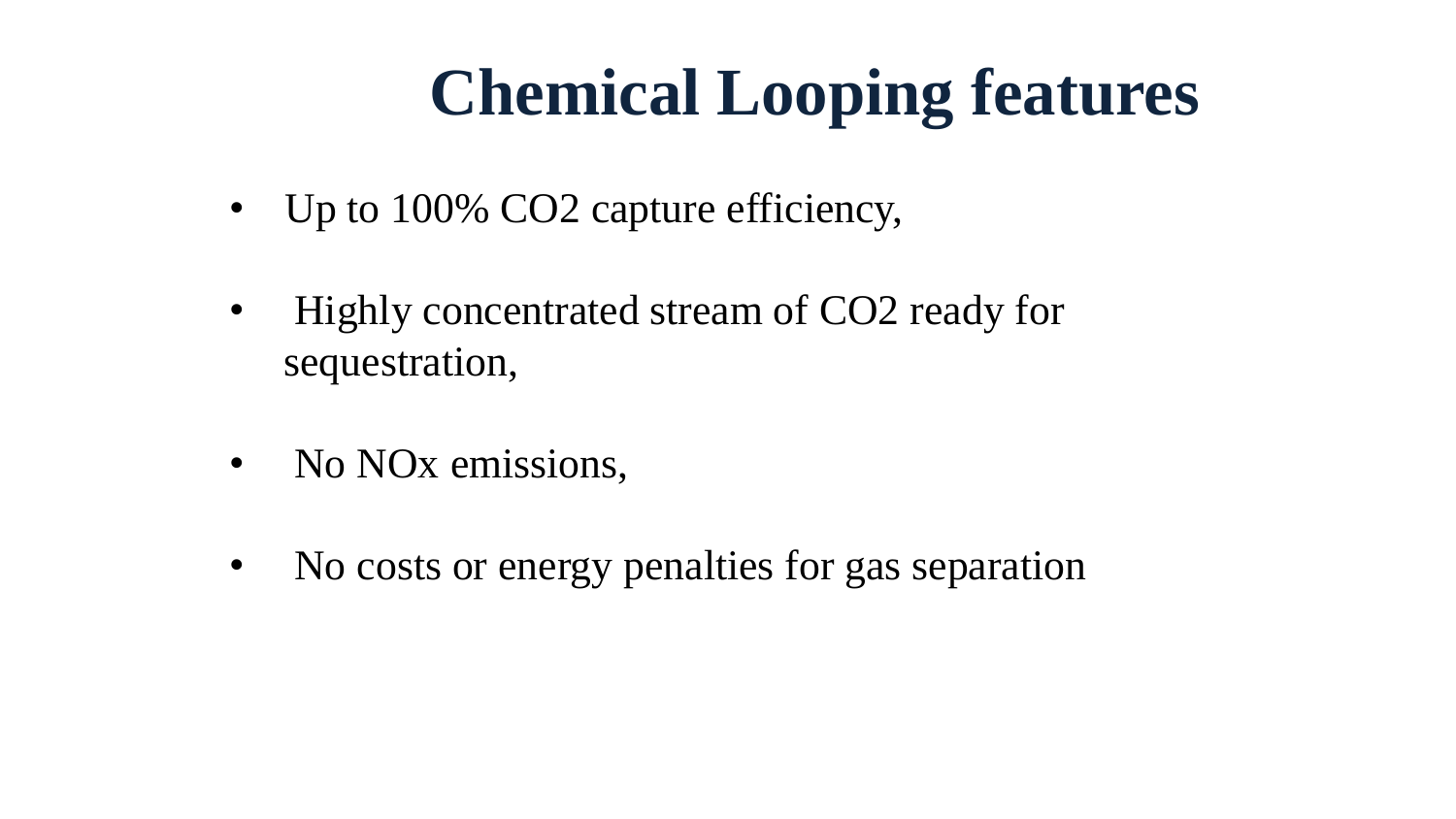#### **Classification of CLC**

- Syngas CLC
- In-situ CLC
- Chemical Looping with Oxygen Uncoupling (CLOU)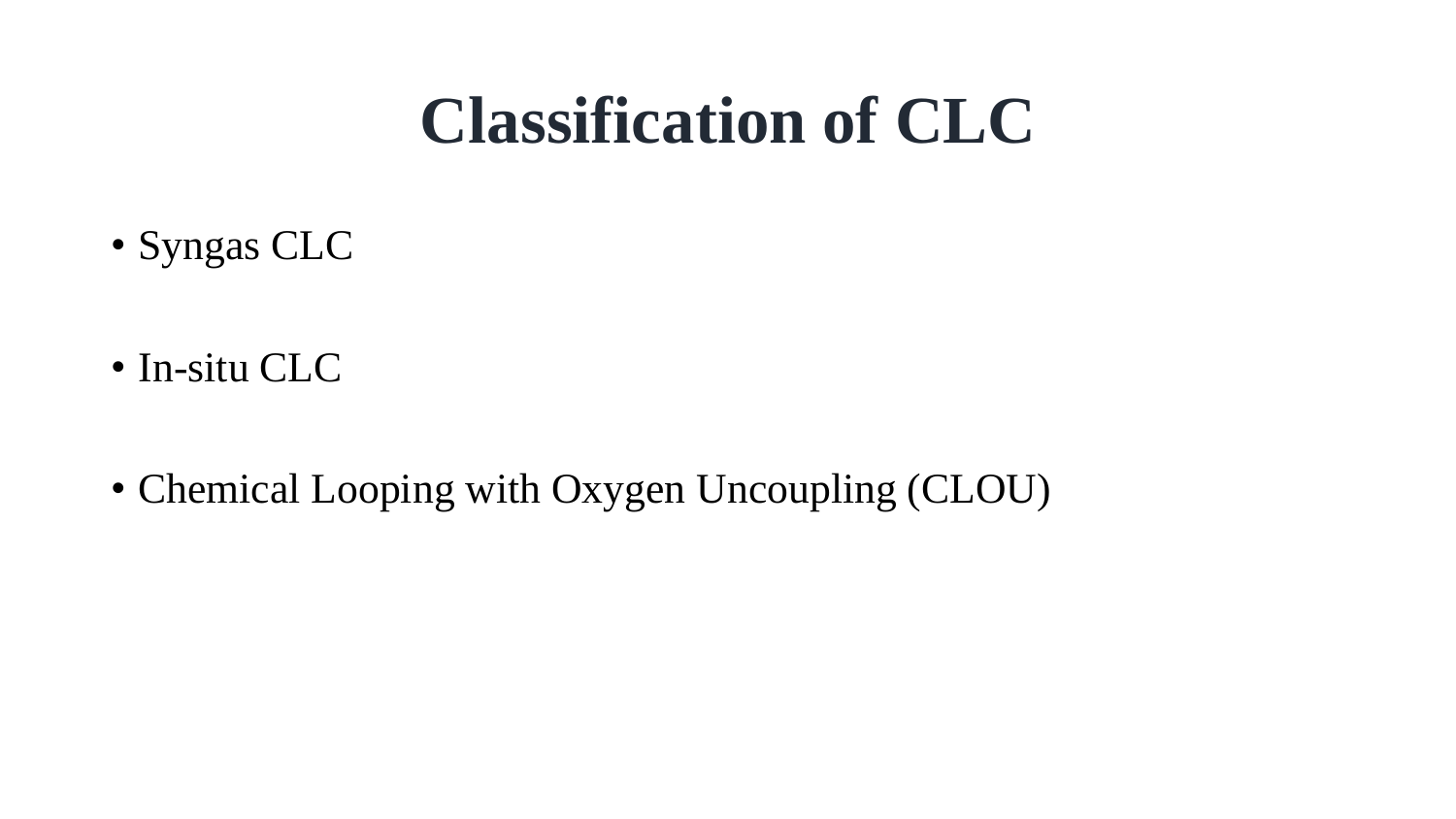# **Oxygen Carriers**

- The oxygen carrier is generally composed of a metal oxide (active phase) and support (inert phase).
- The inert phase acts as a porous support providing a higher surface area for the reaction and increased mechanical strength of the particles.
- In regular CLC, the oxygen carrier should be able to convert the fuel completely to CO2 and H2O in the fuel reactor.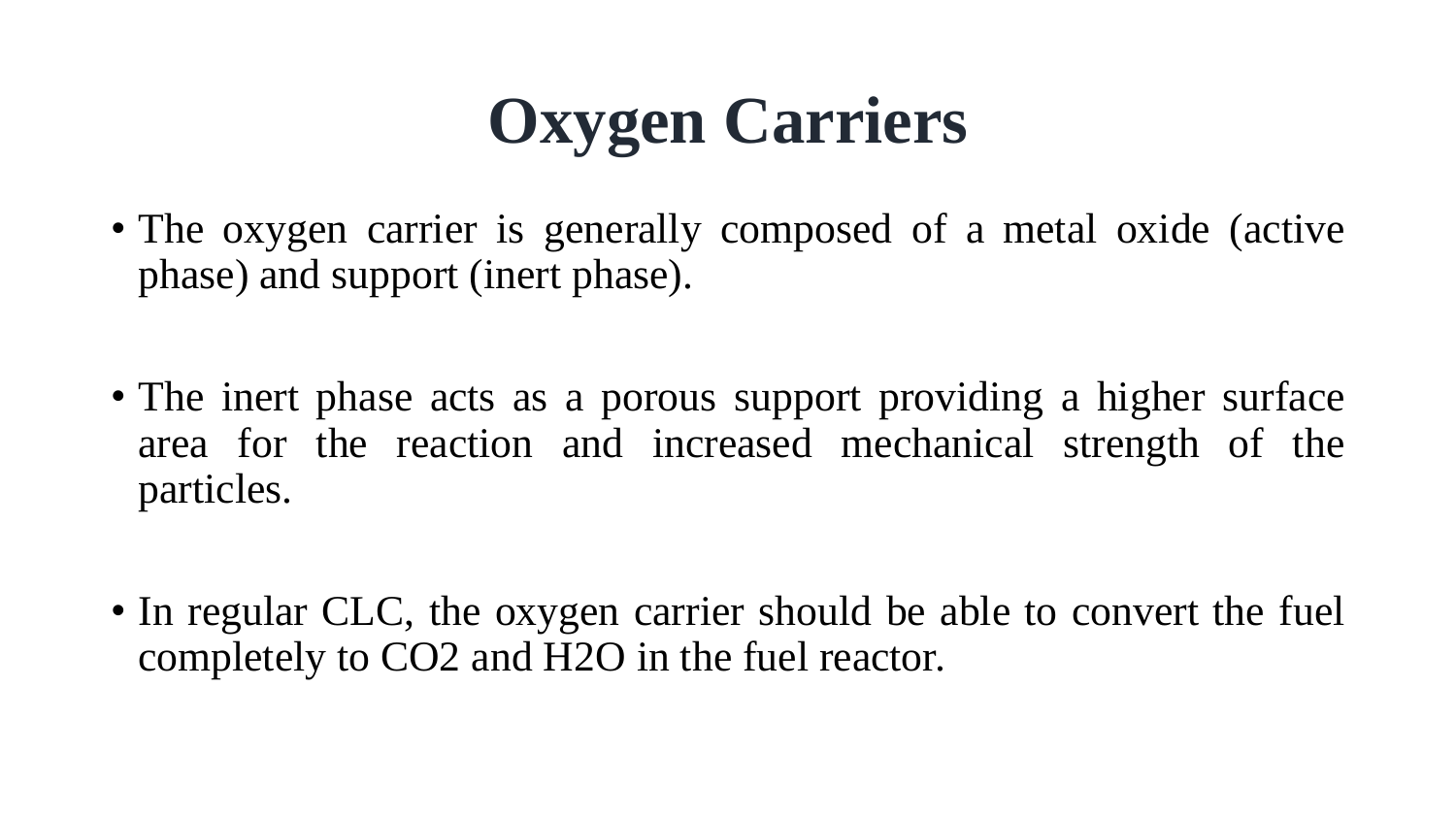# **Desired Properties of Oxygen Carrier**

- High reactivity during reduction by fuel gas and oxidation by air.
- The particles should be resistant towards carbon formation.
- The particles should have enough mechanical strength to bear the stress resulting from circulation of the particles between the two reactors.
- The particles should be resistant towards agglomeration.
- The particles should be cheap to produce and in an environmentally sound way.
- The cost of production should be low.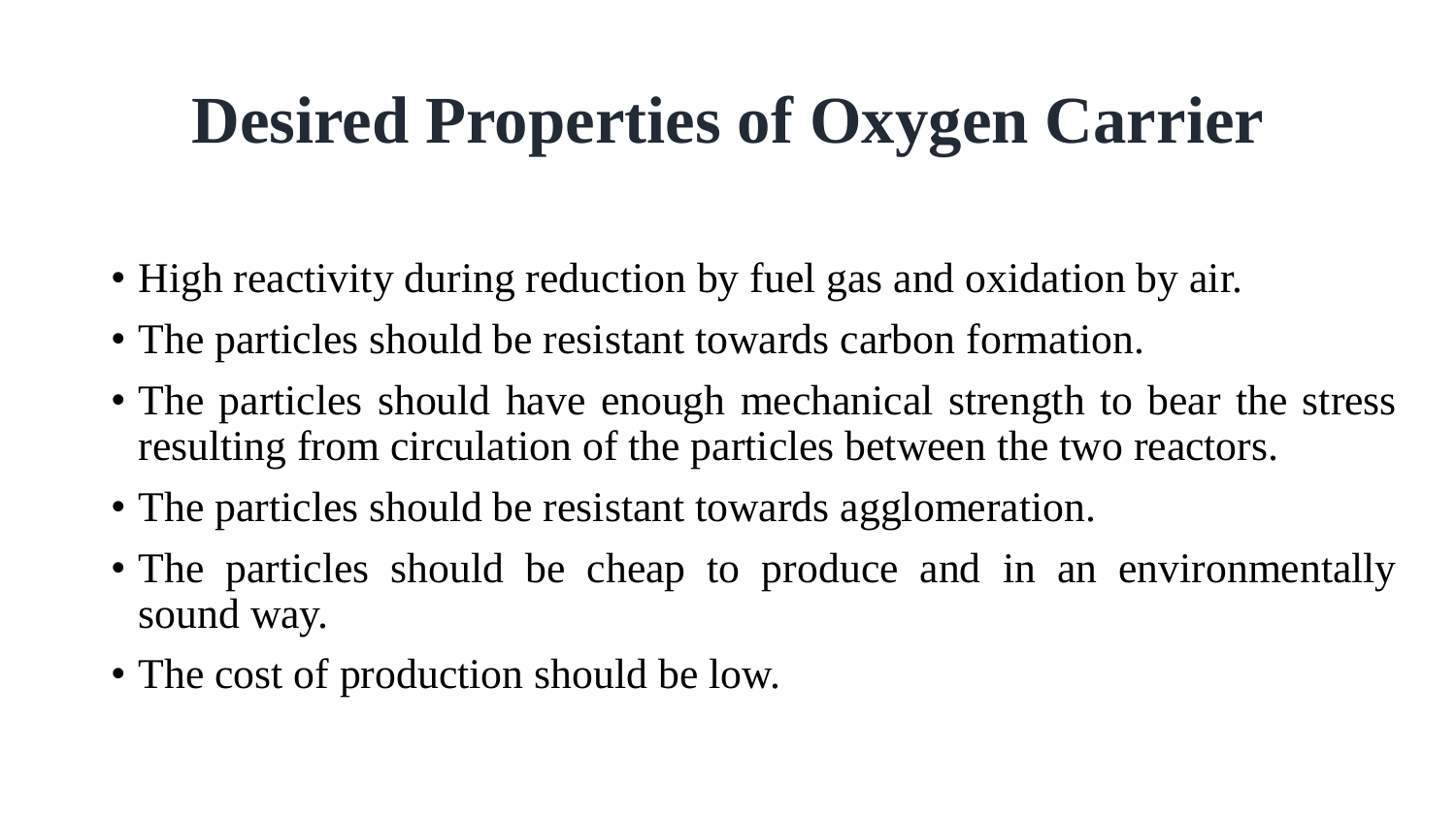## **CFD Analysis and Modelling**

- Computational fluid dynamics (CFD) provides an efficient means to analyze the performance of a CLC system and characterize the fluid mechanics and chemical kinetics in the system.
- Although laboratory-scale studies of CLC with various experimental setups are widespread in the literature, numerical studies using CFD have been limited.
- Numerical modeling of multiphase flows involving a granular solid and a gas of the kind seen inside a CLC fuel reactor can be achieved with different levels of accuracy with very differing computational costs depending on the modeling approach, which can be broadly categorized as either Eulerian or Lagrangian.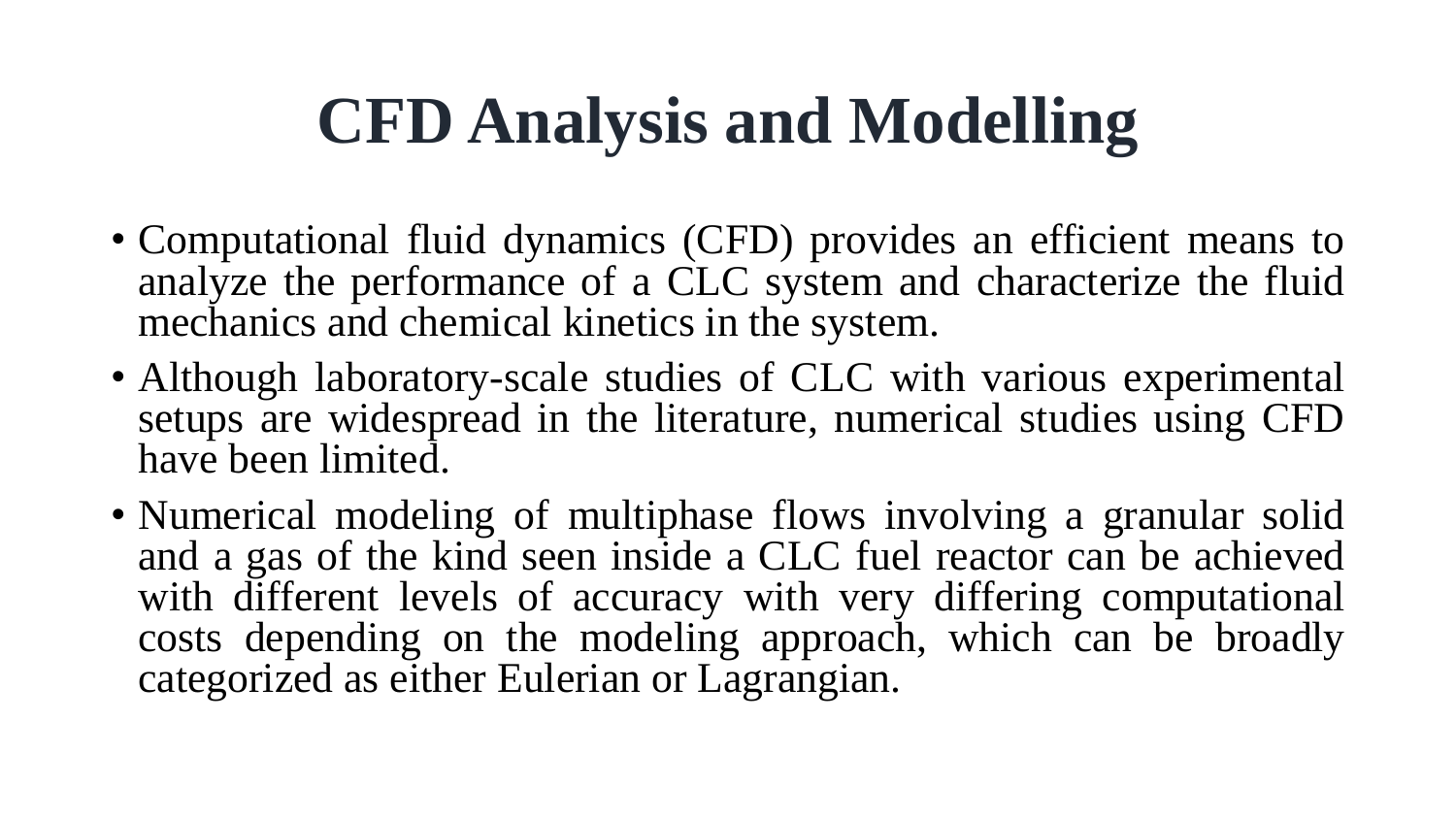### **Results From Literature Review based on Indian Coal**

- Kavitha G Menon et al has done CFD Simulation of in-situ gasification chemical looping combustion of Indian coal.
- The geometry of fuel reactor considered was cylindrical in shape with conical bottom. The reactor was having provisions for single inlet, through which gasifying agent enters in to the reactor and an outlet through which the product gases leave the reactor.
- Multiphase Eulerian approach has been used to model both solid and gaseous phases. Here, three phases were considered in the calculations: one gas phase and two solid phases.  $k$ - $\epsilon$ model has been used to characterize the turbulent flow behavior of components.
- Heat transfer between the phases was defined using Gunn correlation available in fluent database but heat transfer between solid phases is considered to be small and negligible.
- Three oxygen carriers are considered for the CLC of Indian coal are compared and examined to find out the oxygen carrier which can be most promising for the process. Comparison is made based on the maximum concentration of CO2 attained by each carrier for a particular circulation rate.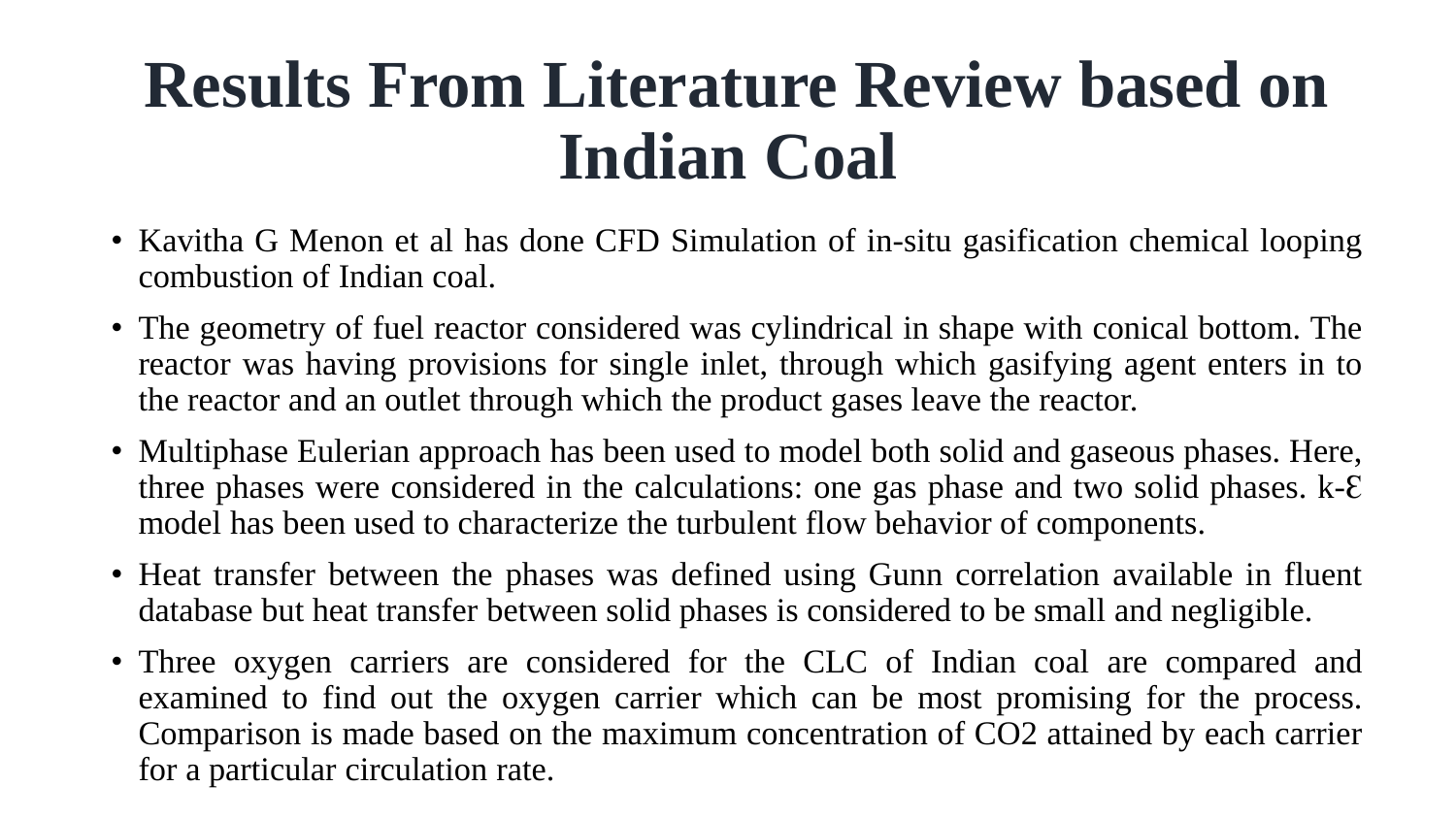## **Using Fe2O3 as an oxygen carrier**



Fig. Variation in concentration of  $CO_2$  in fuel reactor with time at a height of 0.1m and 1223K using  $Fe<sub>2</sub>O<sub>3</sub>$  as oxygen carrier with and without including ash effects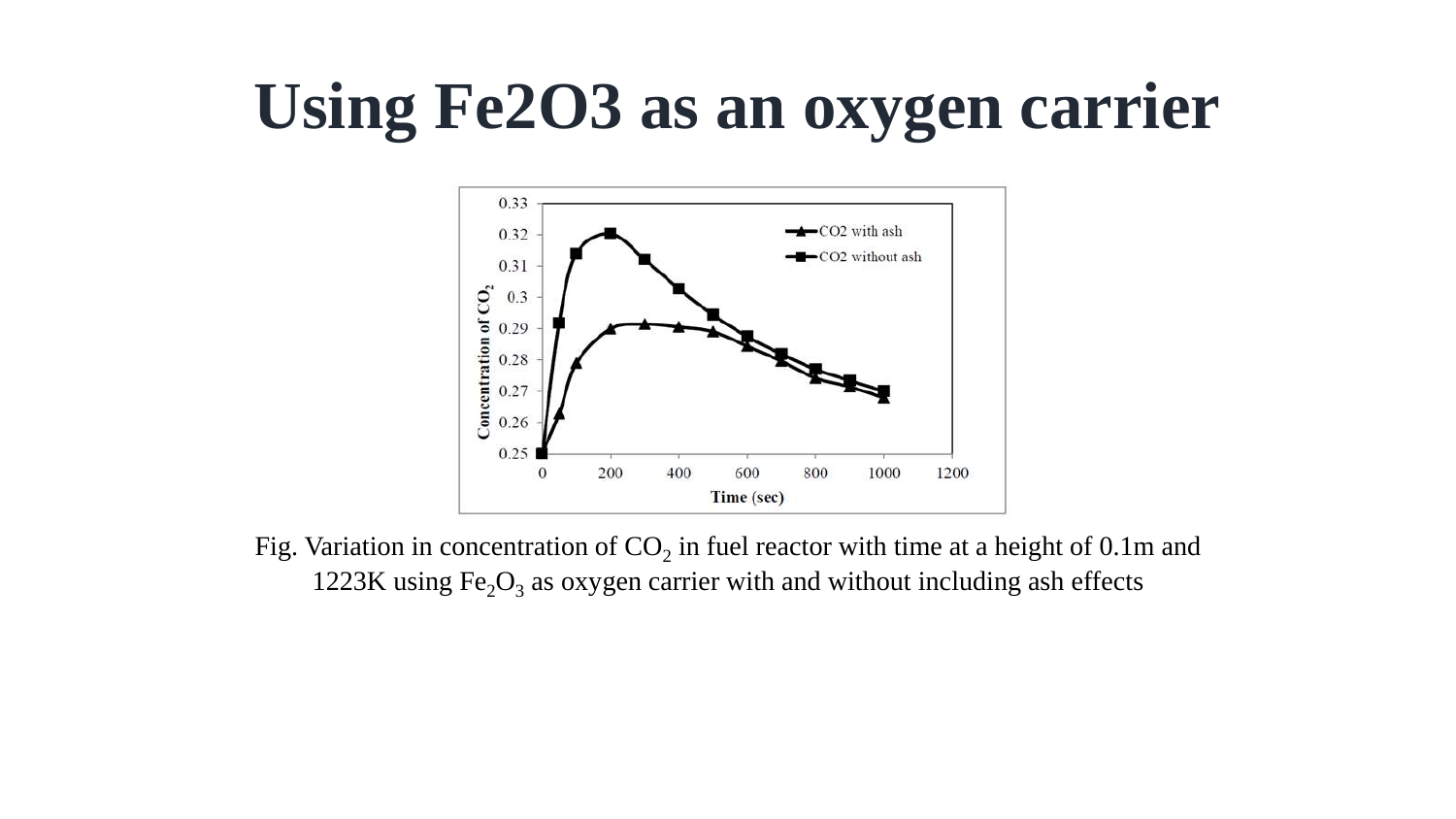### **Using Fe2O3 as an oxygen carrier**



Fig. Variation in concentration of CO2 with temperature at 50sec and 0.1m using Fe2O3 as oxygen carrier with and without including ash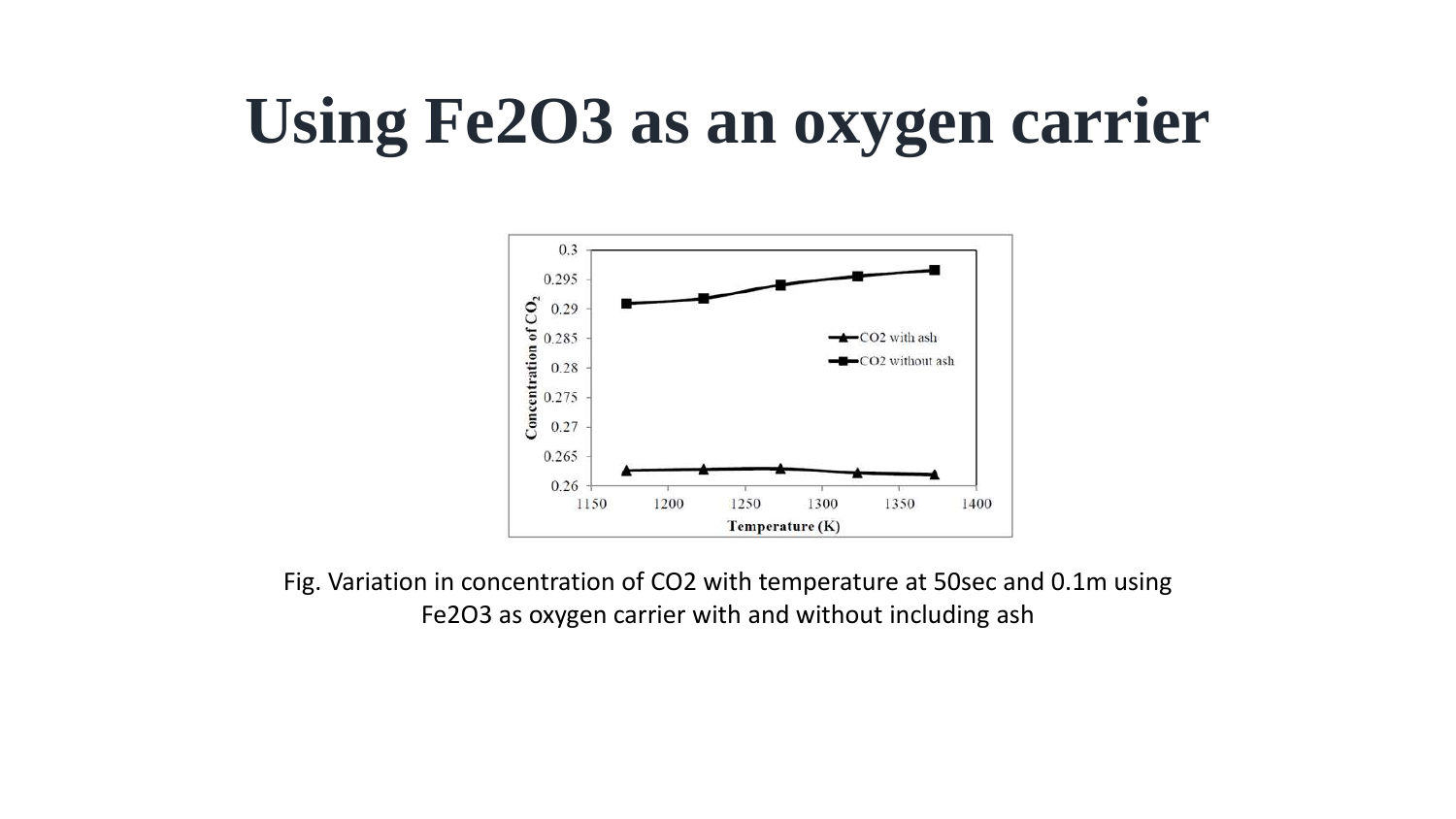## **Using CuO as oxygen carrier**



Fig. Variation in concentration of CO2 with time at a height of 0.1m using CuO as oxygen carrier with and without including ash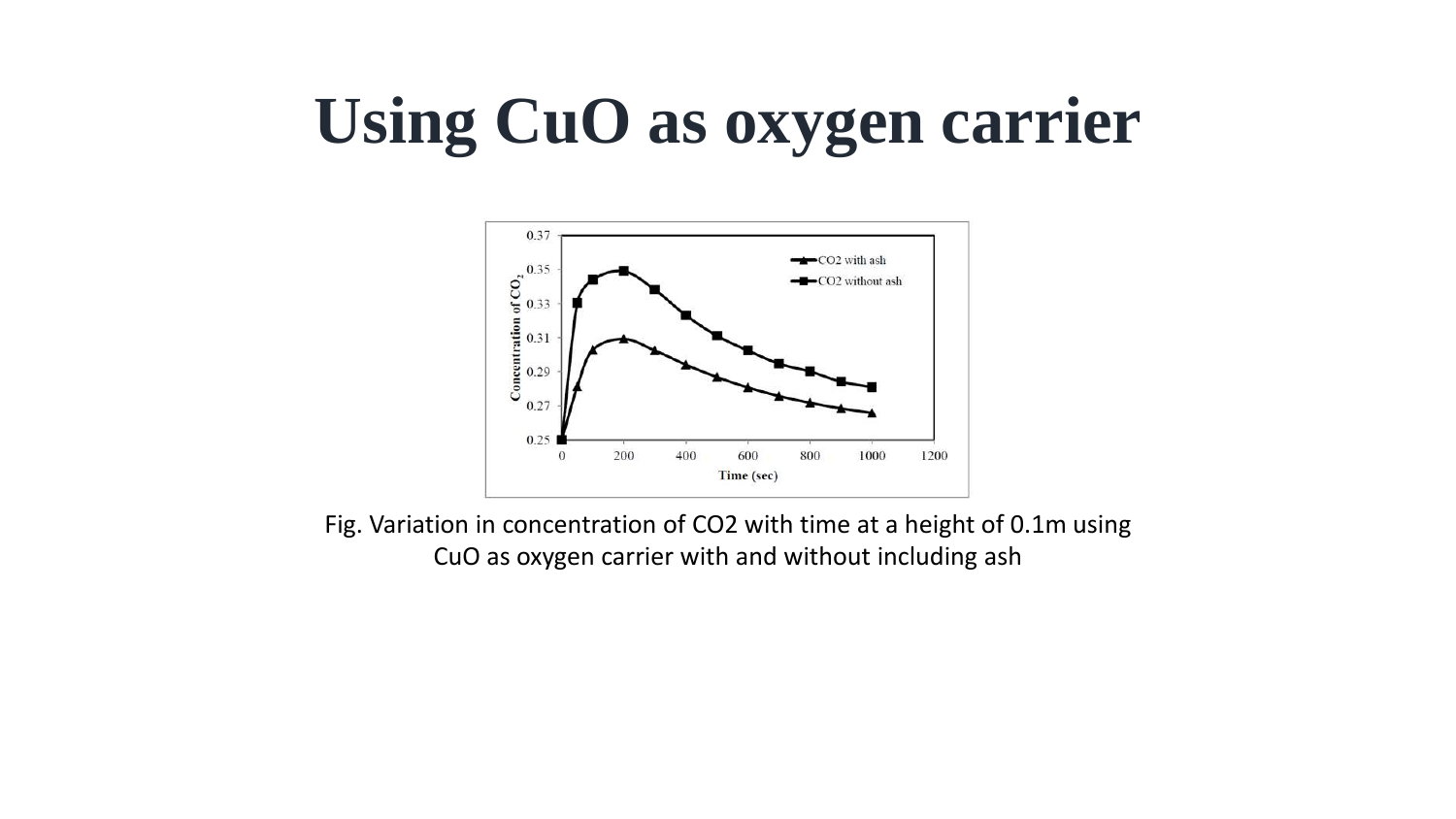# **Using CuO as oxygen carrier**



Fig. Variation in concentration of CO2 with temperature at 50sec and 0.1m using CuO as oxygen carrier with and without including ash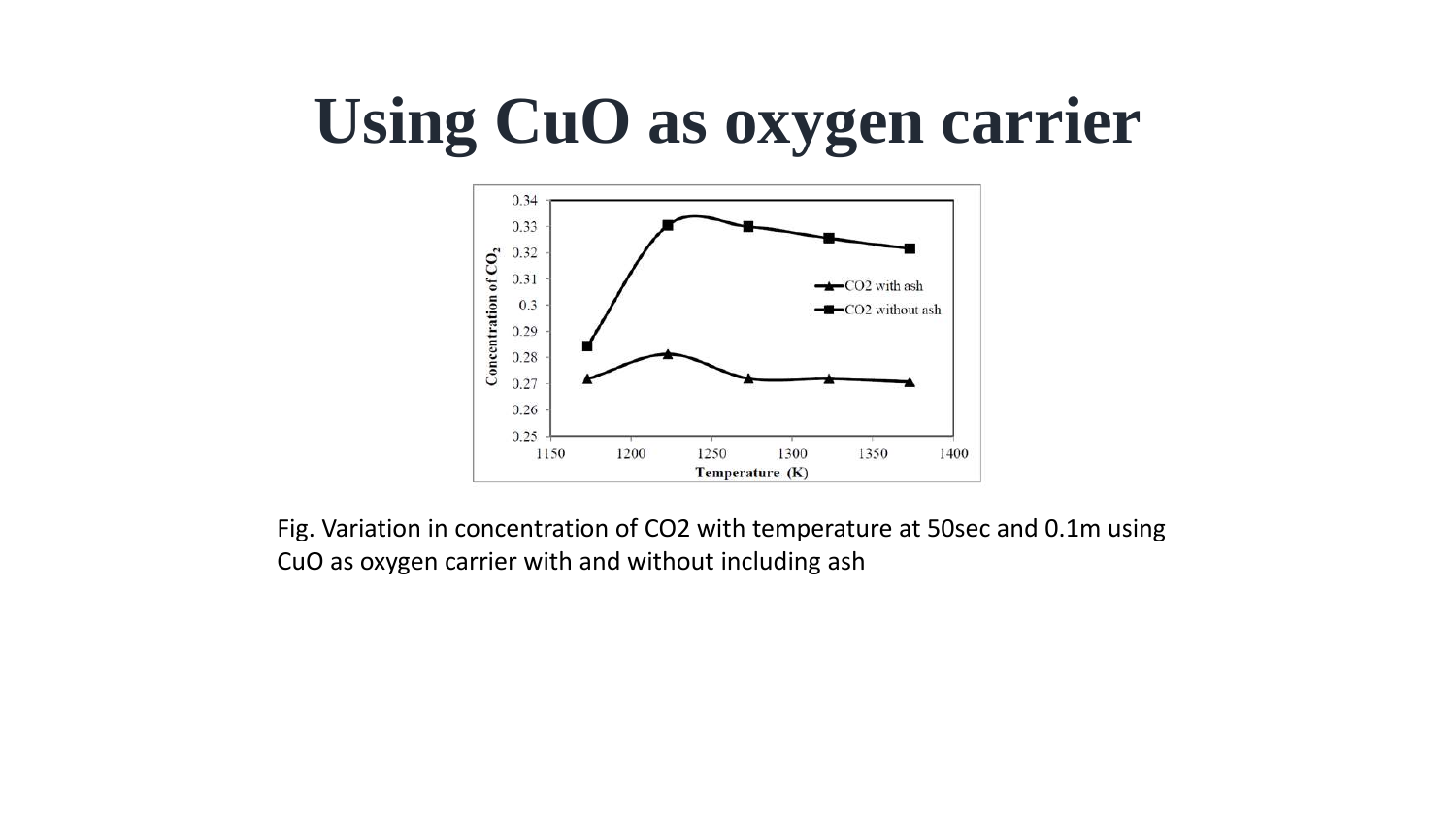#### **Using Fe2O3 & CuO as carrier**



Fig. Variation in concentration of CO2 with time at 1223K and 0.1m using Fe2O3 & CuO as oxygen carrier with and without ash effects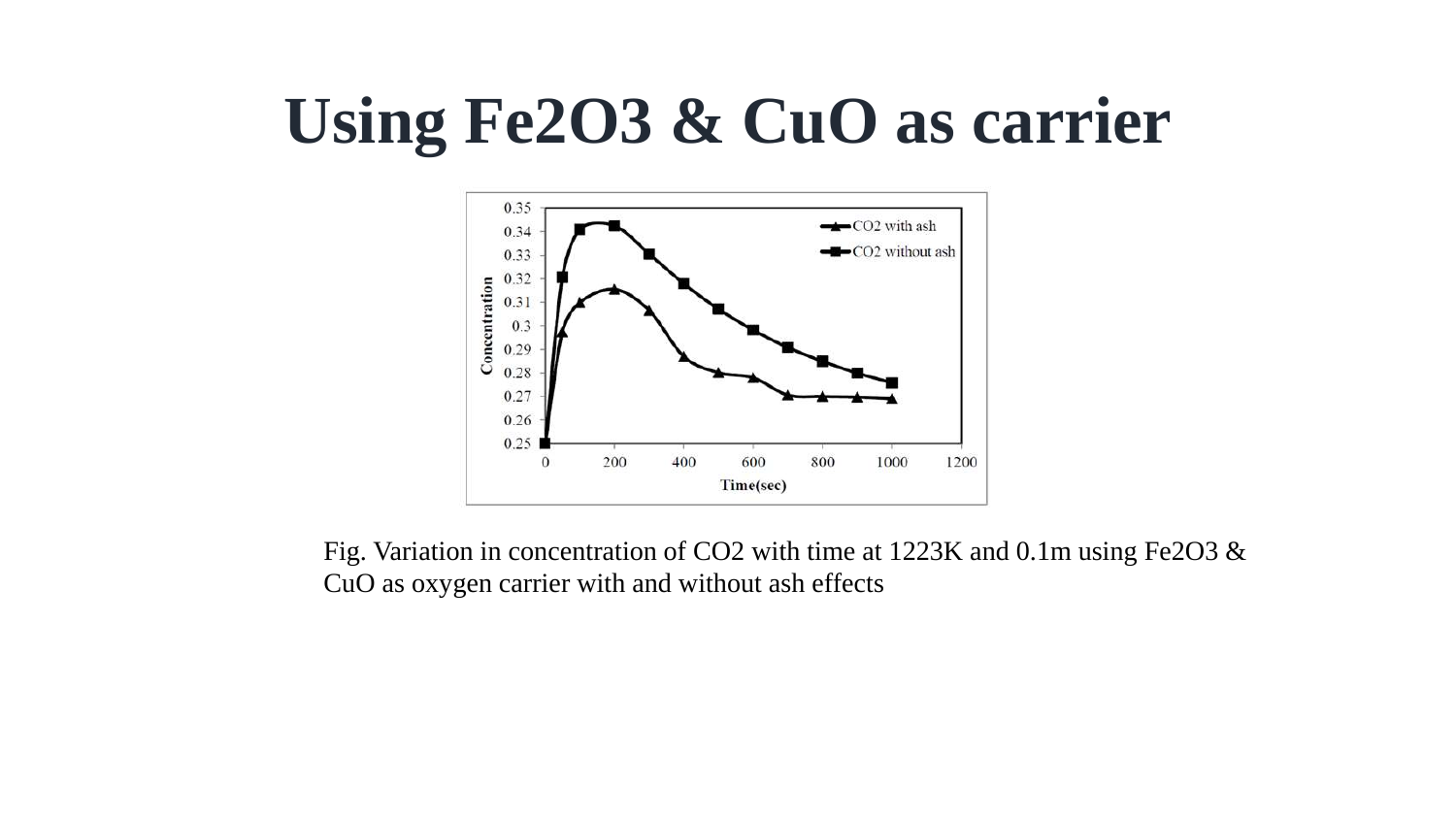#### **Using Fe2O3 & CuO as carrier**



Fig. Variation in concentration of CO2 with temperature at 50sec and 0.1m using Fe2O3 & CuO as oxygen carrier with and without including ash affects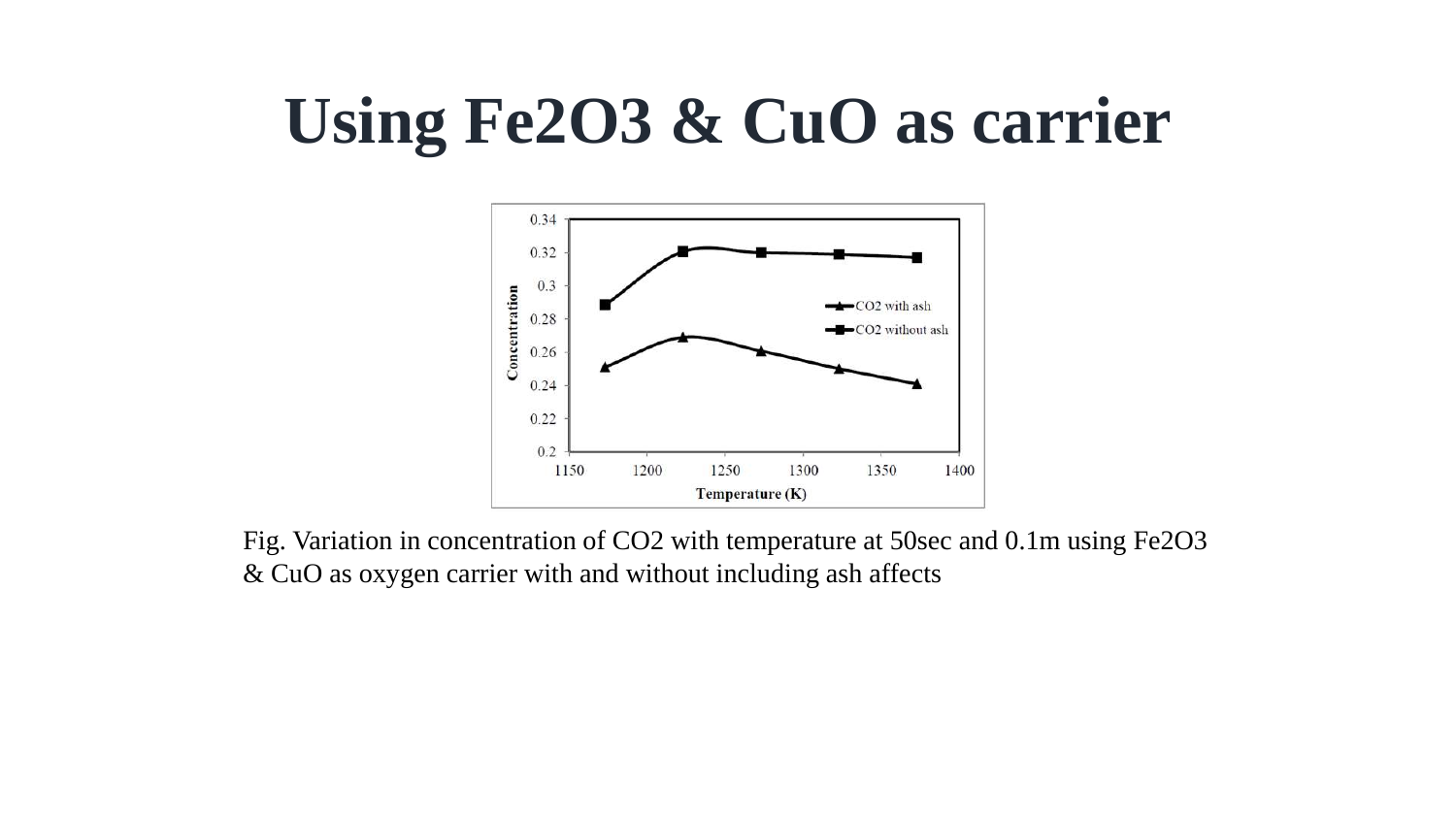# **Concluding Observation**

- Although lots of research work has been done on CLC using high grade coal but for low grade coal like Indian coal , it is limited.
- Numerical design and analysis may also be considered before actually performing experiment
- Oxygen carriers are important in the development of chemicallooping processes. It is important to develop oxygen carriers using low cost materials which are adequate for different types of coal and chemical-looping processes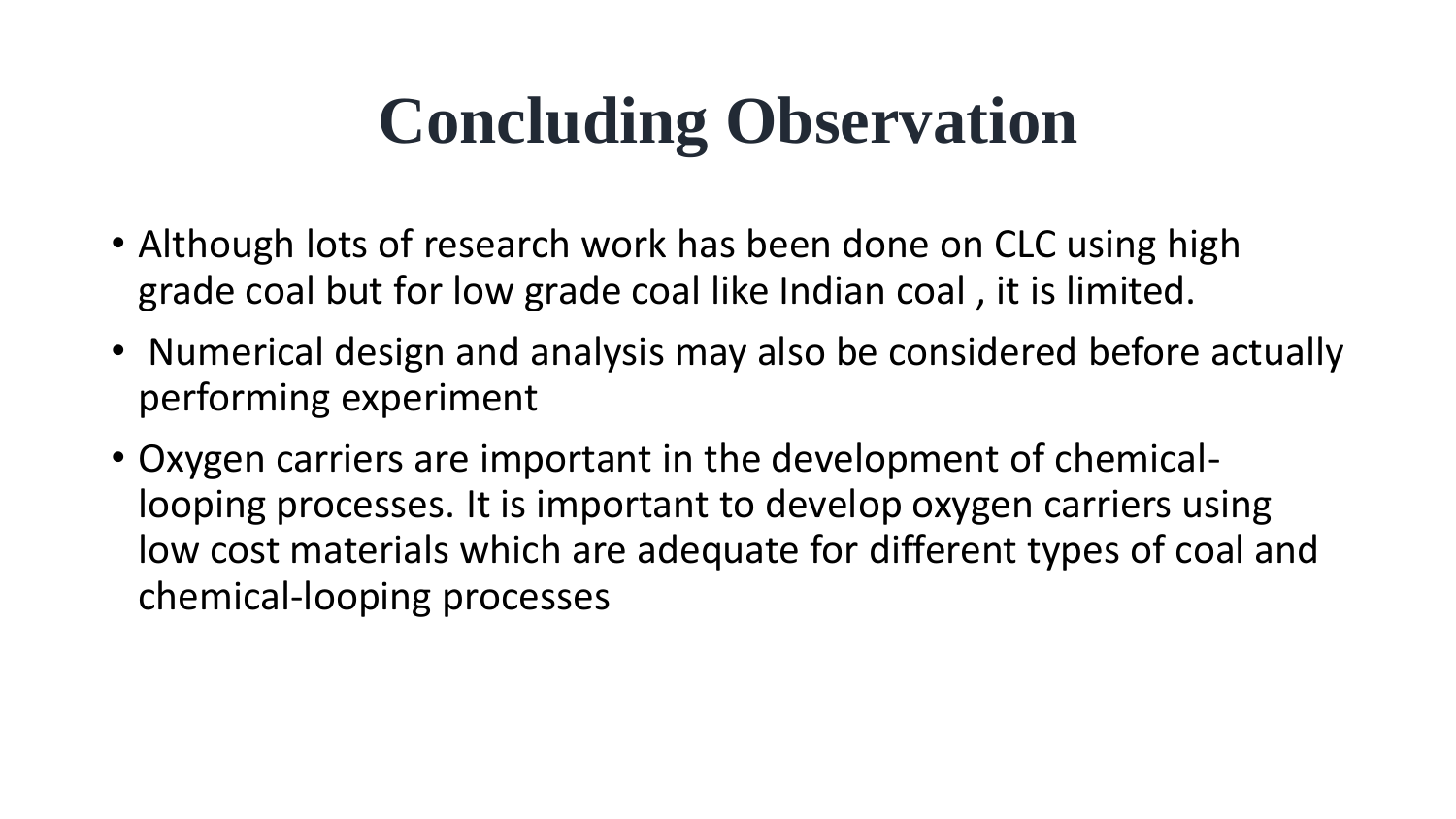# **Research Opportunities**

- Extend the CFD modeling to 3-dimensional CLC fuel reactor.
- Extend the CFD model to include the agglomeration and slagging of ash effects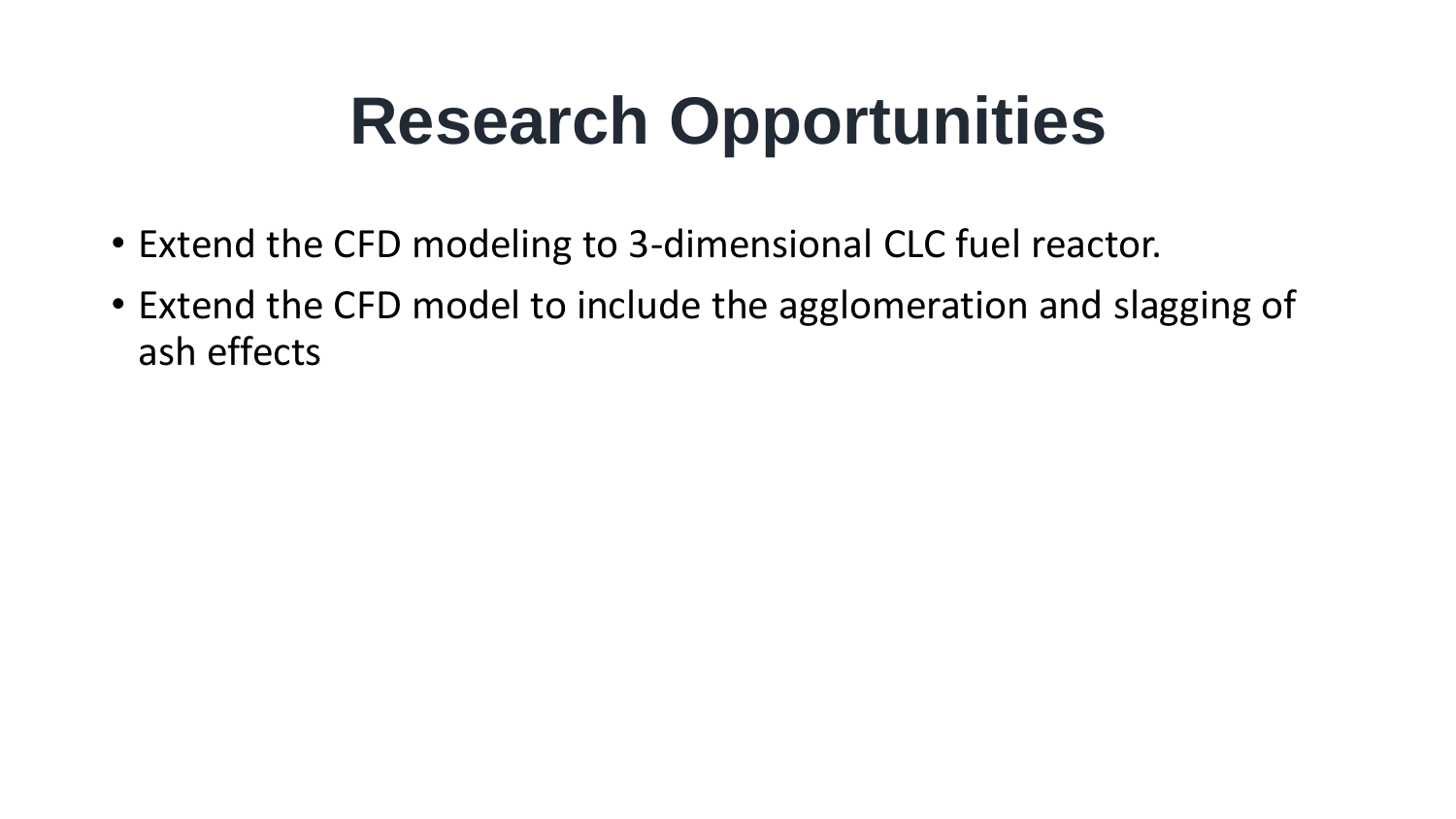#### **References**

- J. Jung and I. Gamwo, "Multiphase CFD-based models for chemical looping combustion process: Fuel reactor modeling," Powder Technol., vol. 183, pp. 401-409, 2008.
- K. Mahalatkar, J. Kuhlman, E. D. Huckaby and T. O'Brien, "Computational fluid dynamic simulations of chemical looping fuel reactors utilizing gaseous fuels," Chem. Eng. Sci., vol.66, no. 3, pp. 469-479, 2011.
- H. Kruggel-Emden, F. Stepanek and A. Munjiza, "A study on the role of reaction modelling in multi-phase CFD-based simulations of chemical looping combustion," Oil & Gas Sci. Tech., vol. 66, no. 2, pp. 313-331, 2011.
- D. J. Patil, M. V. Annaland and J. A. M. Kuipers, "Critical comparison of hydro-dynamic models for gas-solid fluidized beds—Part II: Freely bubbling gas-solid fluidized beds," Chem. Eng. Sci., vol. 60, no. 1, pp. 73-84, 2004.
- K.G. Menon, V. S. Patnaikuni, " CFD simulation of fuel reactor for chemical looping combustion of Indian coal,'' Fuel, vol. 203, 90–101, 2017